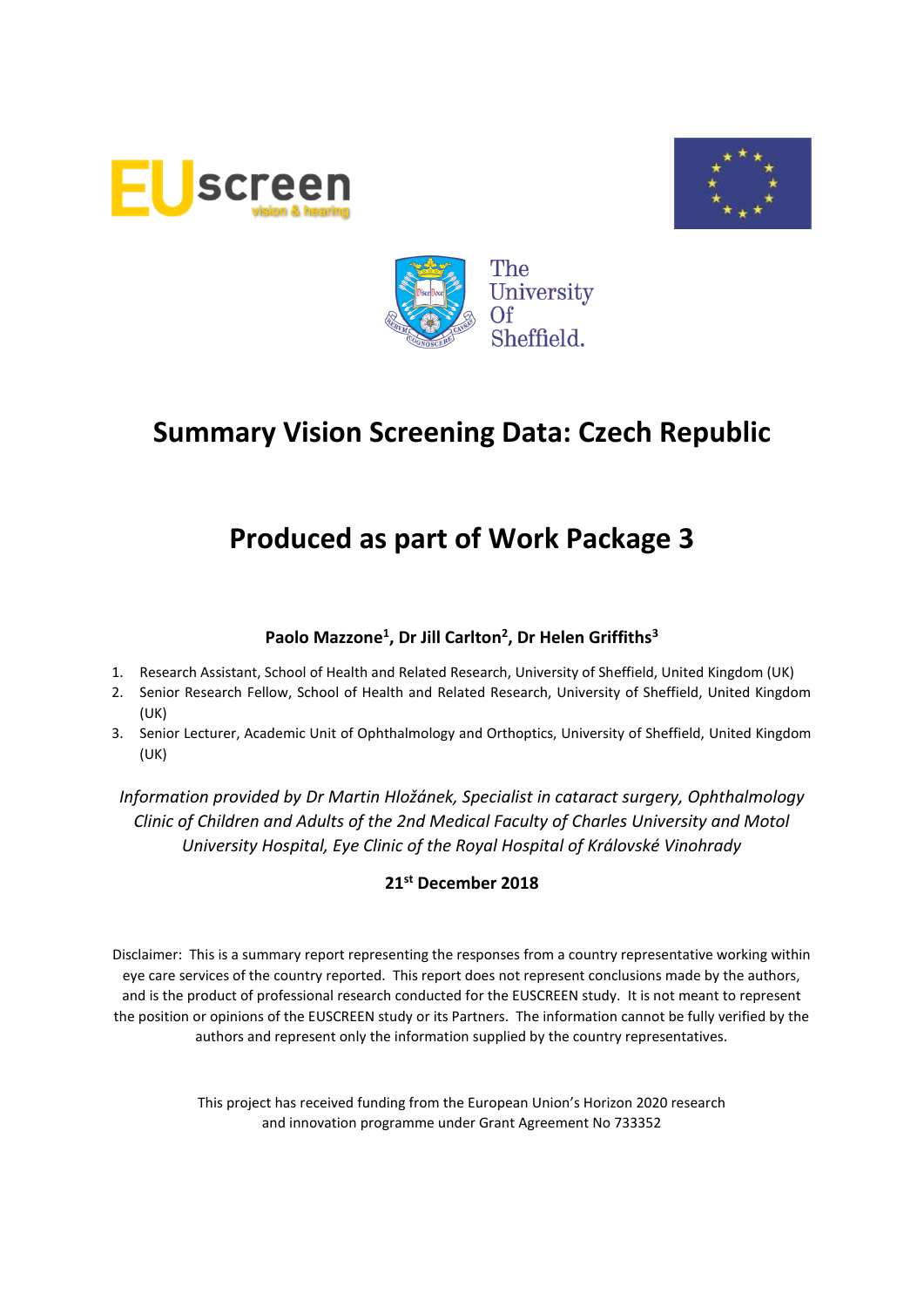



### **Contents**

| 1  |                                             | iii<br><b>Glossary of Terms: Vision Screening</b> |                |  |  |  |
|----|---------------------------------------------|---------------------------------------------------|----------------|--|--|--|
| 2  | Abbreviations<br>vi                         |                                                   |                |  |  |  |
| 3  | Population and Healthcare Overview          |                                                   |                |  |  |  |
| 4  | Vision Screening Commissioning and Guidance |                                                   |                |  |  |  |
| 5  |                                             | Screening programme                               | 4              |  |  |  |
|    | 5.1                                         | Vision screening - Preterm babies                 | 4              |  |  |  |
|    | 5.2                                         | Vision screening - Birth to 3 months              | 4              |  |  |  |
|    | 5.3                                         | Vision screening - 3 months to 36 months          | $\overline{4}$ |  |  |  |
|    | 5.4                                         | Vision screening - 36 months to 7 years           | 5              |  |  |  |
| 6  |                                             | <b>Automated Screening</b>                        | 9              |  |  |  |
| 7  |                                             | Provision for Visually Impaired                   | 10             |  |  |  |
| 8  |                                             | Knowledge of existing screening programme         |                |  |  |  |
|    | 8.1                                         | Prevalence/Diagnosis                              | 11             |  |  |  |
|    | 8.2                                         | Coverage                                          | 11             |  |  |  |
|    | 8.3                                         | Screening evaluation                              | 11             |  |  |  |
|    | 8.4                                         | <b>Treatment success</b>                          | 11             |  |  |  |
| 9  |                                             | Costs of vision screening in children             | 12             |  |  |  |
|    | 9.1                                         | Cost of vision screening                          | 12             |  |  |  |
|    | 9.2                                         | Cost of treatment for amblyopia                   | 12             |  |  |  |
|    | 9.3                                         | Cost of Treatment for strabismus                  | 12             |  |  |  |
|    | 9.4                                         | Cost of treatment for cataract                    | 12             |  |  |  |
| 10 | References<br>14                            |                                                   |                |  |  |  |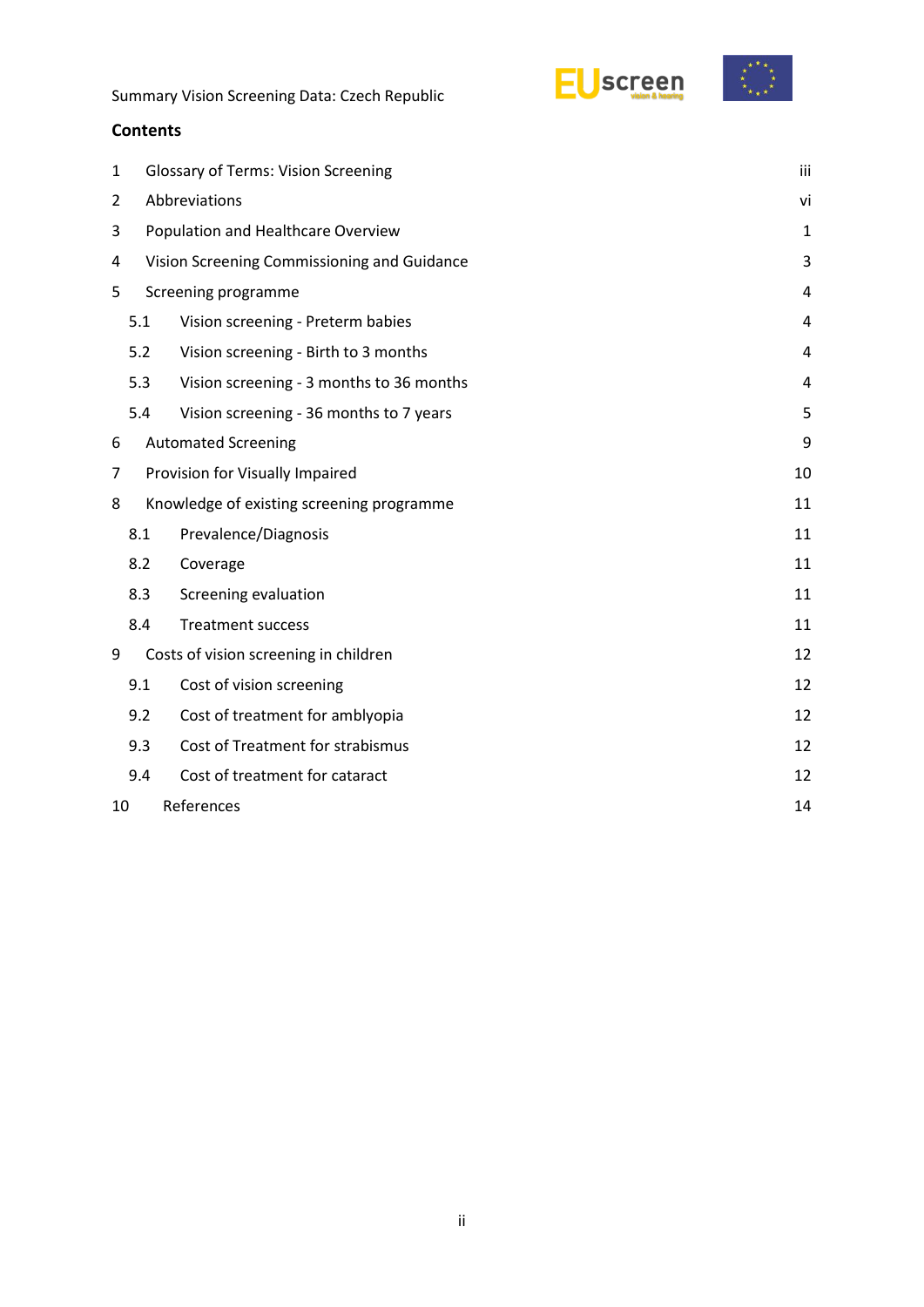



# <span id="page-2-0"></span>**1 Glossary of Terms: Vision Screening**

| <b>Abnormal test result</b> | A test result where a normal "pass" response could not be                                                                                               |  |  |  |  |
|-----------------------------|---------------------------------------------------------------------------------------------------------------------------------------------------------|--|--|--|--|
|                             | detected under good conditions. The result on screening                                                                                                 |  |  |  |  |
|                             | equipment may indicate "no response," "fail," or "refer."                                                                                               |  |  |  |  |
| <b>Attendance rate</b>      | The proportion of all those invited for screening that are tested<br>and receive a result:<br>Invited for screening includes all those that are offered |  |  |  |  |
|                             | the screening test.                                                                                                                                     |  |  |  |  |
|                             | Tested and receive a result could be a "pass" or "referral<br>to diagnostic assessment".                                                                |  |  |  |  |
|                             | Attendance rate provides information on the willingness of<br>families to participate in screening.                                                     |  |  |  |  |
| <b>Compliance with</b>      | The percentage of those who are referred from screening to a                                                                                            |  |  |  |  |
| referral (percentage)       | diagnostic assessment that actually attend the diagnostic<br>assessment.                                                                                |  |  |  |  |
|                             | Percentage of compliance provides information on the                                                                                                    |  |  |  |  |
|                             | willingness of families to attend the diagnostic assessment after                                                                                       |  |  |  |  |
|                             | referral from screening.                                                                                                                                |  |  |  |  |
| Coverage                    | The proportion of those eligible for screening that are tested and<br>receive a result:                                                                 |  |  |  |  |
|                             | Eligible for screening includes those within the population                                                                                             |  |  |  |  |
|                             | that are covered under the screening or health care<br>programme.                                                                                       |  |  |  |  |
|                             | Tested and receive a result could be a "pass" or "refer to<br>diagnostic assessment".                                                                   |  |  |  |  |
|                             | Factors such as being offered screening, willingness to                                                                                                 |  |  |  |  |
|                             | participate, missed screening, ability to complete the screen, and                                                                                      |  |  |  |  |
|                             | ability to document the screening results will influence the<br>coverage.                                                                               |  |  |  |  |
| <b>False negatives</b>      | The percentage of children with a visual deficit (defined by the<br>target condition) that receive a result of "pass" during screening.                 |  |  |  |  |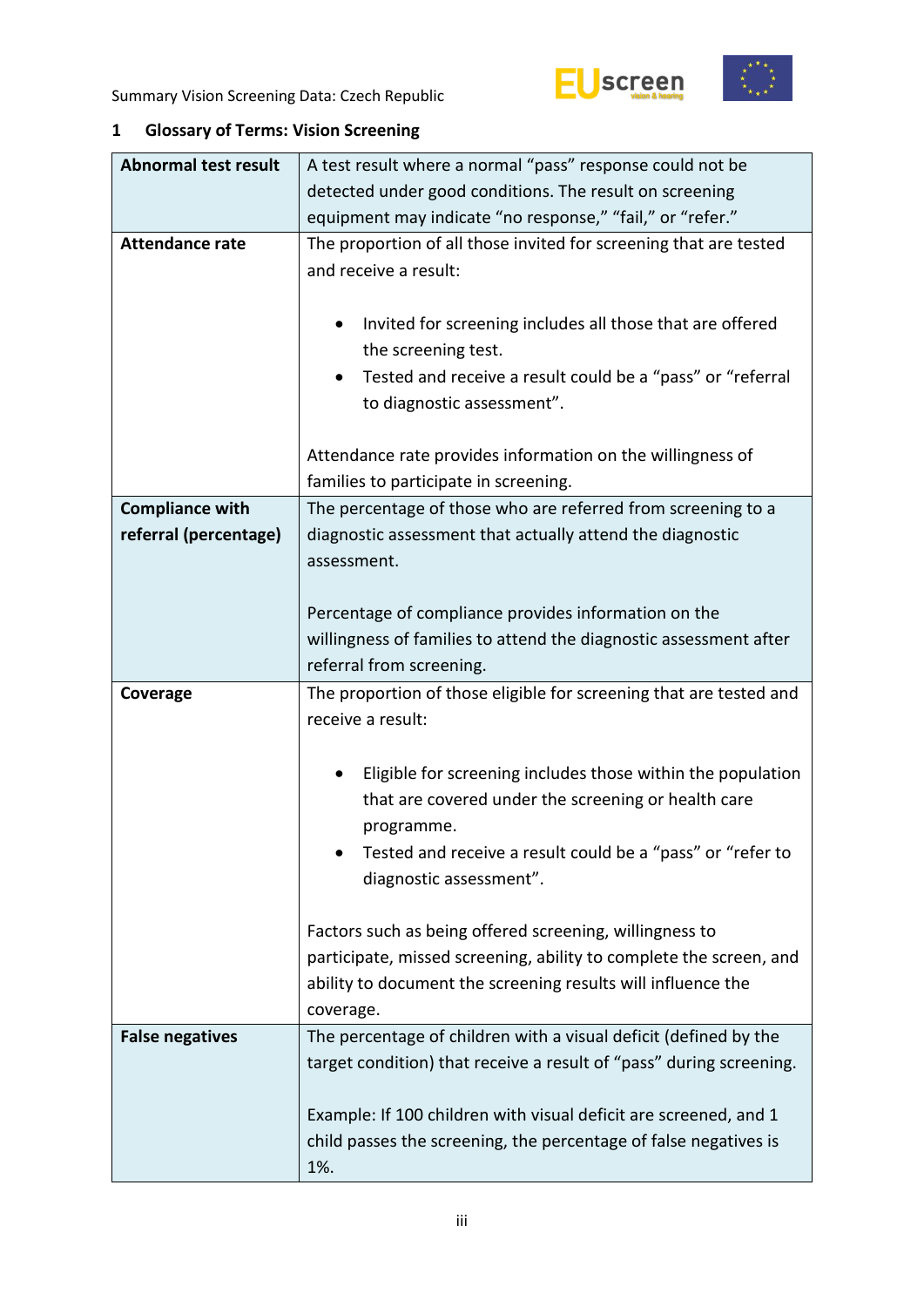



| <b>False positives</b>       | The percentage of children with normal vision that are referred                  |  |  |  |
|------------------------------|----------------------------------------------------------------------------------|--|--|--|
|                              | from screening to a diagnostic assessment.                                       |  |  |  |
| <b>Guidelines</b>            | Recommendations or instructions provided by an authoritative                     |  |  |  |
|                              | body on the practice of screening in the country or region.                      |  |  |  |
| <b>Vision screening</b>      | A person qualified to perform vision screening, according to the                 |  |  |  |
| professional                 | practice in the country or region.                                               |  |  |  |
| <b>Inconclusive test</b>     | A test result where a normal "pass" response could not be                        |  |  |  |
| result                       | detected due to poor test conditions or poor cooperation of the                  |  |  |  |
|                              | child.                                                                           |  |  |  |
| <b>Invited for screening</b> | Infants/children and their families who are offered screening.                   |  |  |  |
| <b>Outcome of vision</b>     | An indication of the effectiveness or performance of screening,                  |  |  |  |
| screening                    | such as a measurement of coverage rate, referral rate, number of                 |  |  |  |
|                              | children detected, etc.                                                          |  |  |  |
| Untreated amblyopia          | Those children who have not received treatment for amblyopia                     |  |  |  |
|                              | due to missed screening or missed follow-up appointment.                         |  |  |  |
| Persistent amblyopia         | Amblyopia that is missed by screening, or present after the child                |  |  |  |
|                              | has received treatment.                                                          |  |  |  |
| <b>Positive predictive</b>   | The percentage of children referred from screening who have a                    |  |  |  |
| value                        | confirmed vision loss.                                                           |  |  |  |
|                              |                                                                                  |  |  |  |
|                              | For example, if 100 babies are referred from screening for                       |  |  |  |
|                              | diagnostic assessment and 10 have normal vision and 90 have a                    |  |  |  |
|                              | confirmed visual defect, the positive predictive value would be                  |  |  |  |
|                              | 90%.                                                                             |  |  |  |
| <b>Prevalence</b>            | The percentage or number of individuals with a specific disease                  |  |  |  |
|                              | or condition. Prevalence can either be expressed as a percentage                 |  |  |  |
|                              | or as a number out of 1000 individuals within the same                           |  |  |  |
|                              | demographic.                                                                     |  |  |  |
| Programme                    | An organised system for screening, which could be based                          |  |  |  |
|                              | nationally, regionally or locally.                                               |  |  |  |
| Protocol                     | Documented procedure or sequence for screening, which could                      |  |  |  |
|                              | include which tests are performed, when tests are performed,                     |  |  |  |
|                              | procedures for passing and referring, and so forth.                              |  |  |  |
| <b>Quality assurance</b>     | A method for checking and ensuring that screening is functioning                 |  |  |  |
|                              | adequately and meeting set goals and benchmarks.                                 |  |  |  |
| Referral criteria            | A pre-determined cut-off boundary for when a child should be                     |  |  |  |
|                              |                                                                                  |  |  |  |
|                              | re-tested or seen for a diagnostic assessment.                                   |  |  |  |
| <b>Risk babies / Babies</b>  | All infants that are considered to be at-risk or have risk-factors               |  |  |  |
| at-risk                      | for vision defects/ophthalmic pathology according to the<br>screening programme. |  |  |  |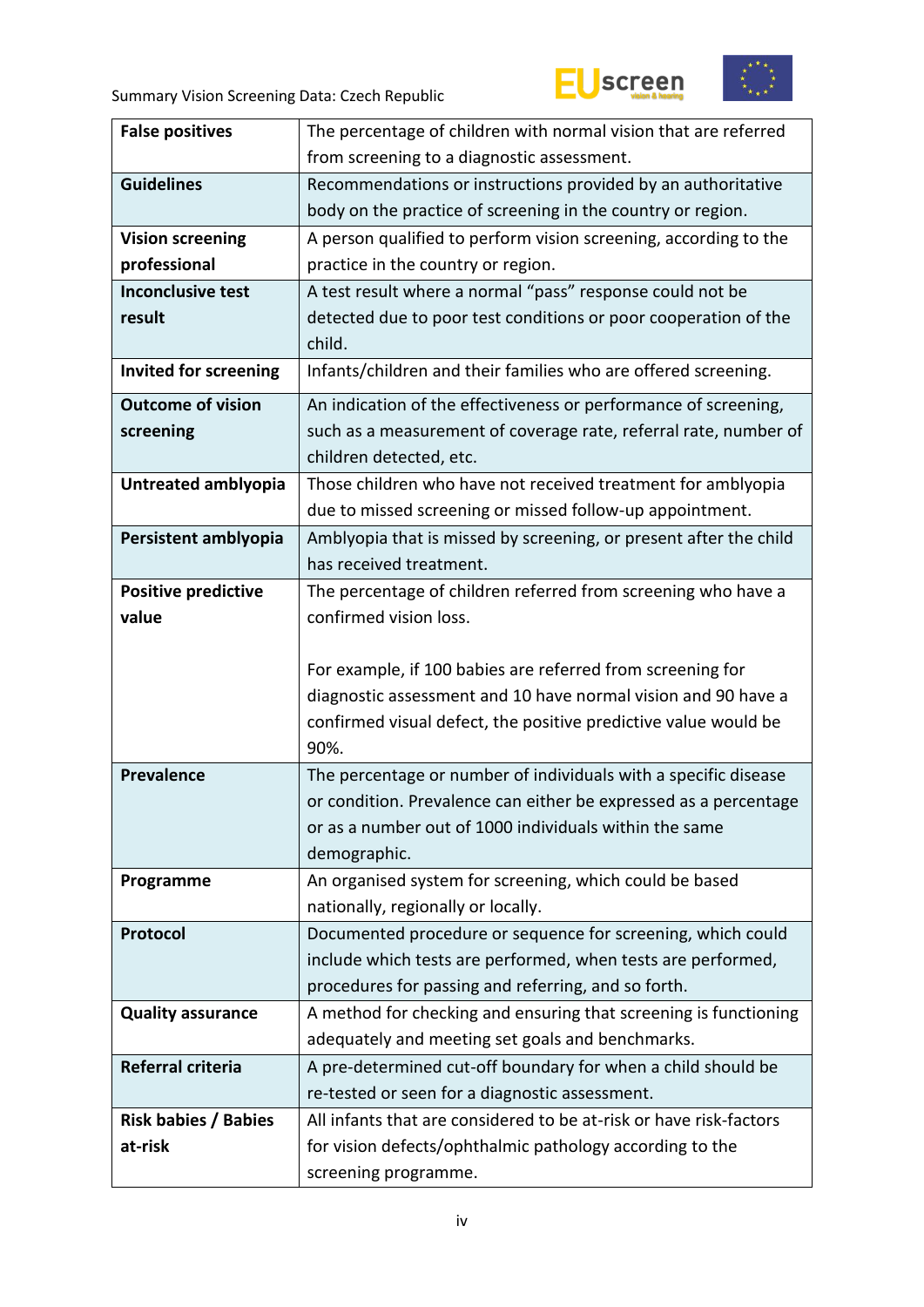



|                         | Two common risk factors are admission to the neonatal-intensive    |  |  |  |
|-------------------------|--------------------------------------------------------------------|--|--|--|
|                         | care unit (NICU) or born prematurely. However, other risk factors  |  |  |  |
|                         | for visual defects may also be indicated in the screening          |  |  |  |
|                         | programme.                                                         |  |  |  |
| <b>Sensitivity</b>      | The percentage of children with visual defects that are identified |  |  |  |
|                         | via the screening programme.                                       |  |  |  |
|                         |                                                                    |  |  |  |
|                         | For example, if 100 babies with visual defects are tested, and 98  |  |  |  |
|                         | of these babies are referred for diagnostic assessment and 2 pass  |  |  |  |
|                         | the screening, the sensitivity is 98%.                             |  |  |  |
| <b>Specificity</b>      | The percentage of children with normal vision that pass the        |  |  |  |
|                         | screening.                                                         |  |  |  |
|                         |                                                                    |  |  |  |
|                         | For example, if 100 babies with normal vision are tested, and 10   |  |  |  |
|                         | of these babies are referred for diagnostic assessment and 90      |  |  |  |
|                         | pass the screening, the specificity is 90%.                        |  |  |  |
| <b>Target condition</b> | The visual defect you are aiming to detect via the screening       |  |  |  |
|                         | programme.                                                         |  |  |  |
|                         |                                                                    |  |  |  |
| Well, healthy babies    | Infants who are not admitted into the NICU or born prematurely     |  |  |  |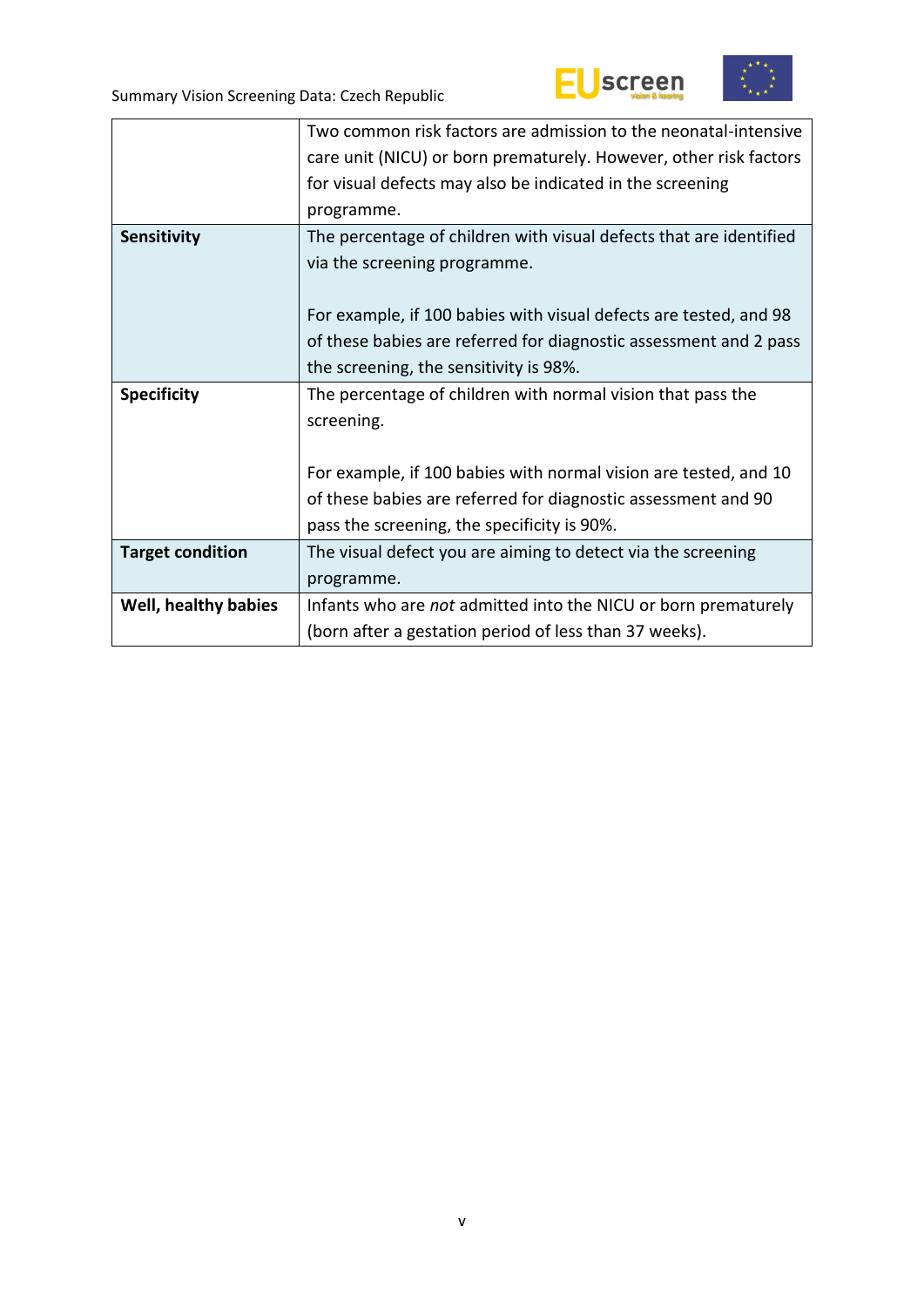



<span id="page-5-0"></span>**2 Abbreviations ACT** Alternating Cover Test **AR** Autorefraction **AS** Automated Screening **CT** Cover Test **CV** Colour Vision **EI** Eye Inspection **EM** Eye Motility **Fix** Fixation **GDP** Gross Domestic Product **GP** General Practitioner **Hir** Hirschberg test **NICU** Neonatal-intensive care unit **PM** Pursuit Movements **PPP** Purchasing Power Parity **PR** Pupillary Reflexes **RE** Retinal Examination **ROP** Retinopathy of Prematurity **RR** Red Reflex Testing **SV** Stereopsis **VA** Visual Acuity **WHO** World Health Organisation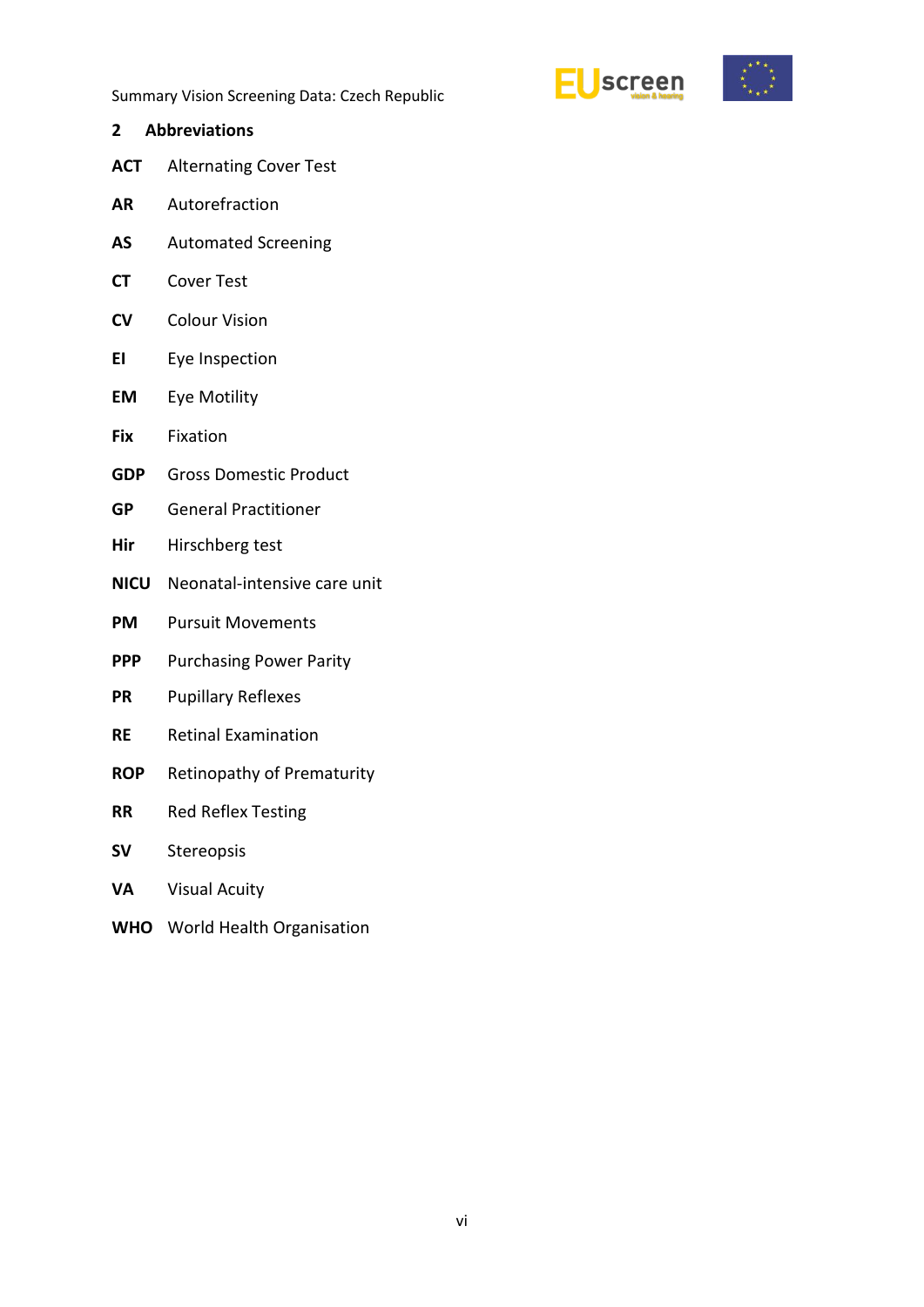



#### <span id="page-6-0"></span>**3 Population and Healthcare Overview**

The population of the Czech Republic is 10,591,323 (World Bank, 2018a) and birth rate is estimated at 10.7 births/1,000 population in 2016 (World Bank, 2018b).The change in population and birth rate from 1960 to 2017 is shown in Figure 1, graphs A and B respectively.

The Czech Republic has a reported population density of 137 people per square kilometre in 2017 and this has risen from 124 people per square kilometre in 1961 (World Bank, 2018c). In terms of healthcare facilities, the total density of hospitals in 2013 was 1.29 per 100,000 population (WHO, 2016a). Infant mortality in 2017 is estimated at 2.6 deaths/1,000 live births in total (World Bank, 2018d).

The average life expectancy in the Czech Republic is estimated at 78.3 years (World Bank, 2018e), with a death rate of 10.2 deaths/1,000 population in 2016 (World Bank, 2018f). The Czech Republic has a gross national income per capita (PPP int. \$, 2013) of \$25,000 (WHO, 2016b). The estimated total expenditure on health per capita in 2014 was \$2,146 (Intl \$) and the total expenditure on health in 2014 as percentage of GDP was 7.4% (WHO, 2016b).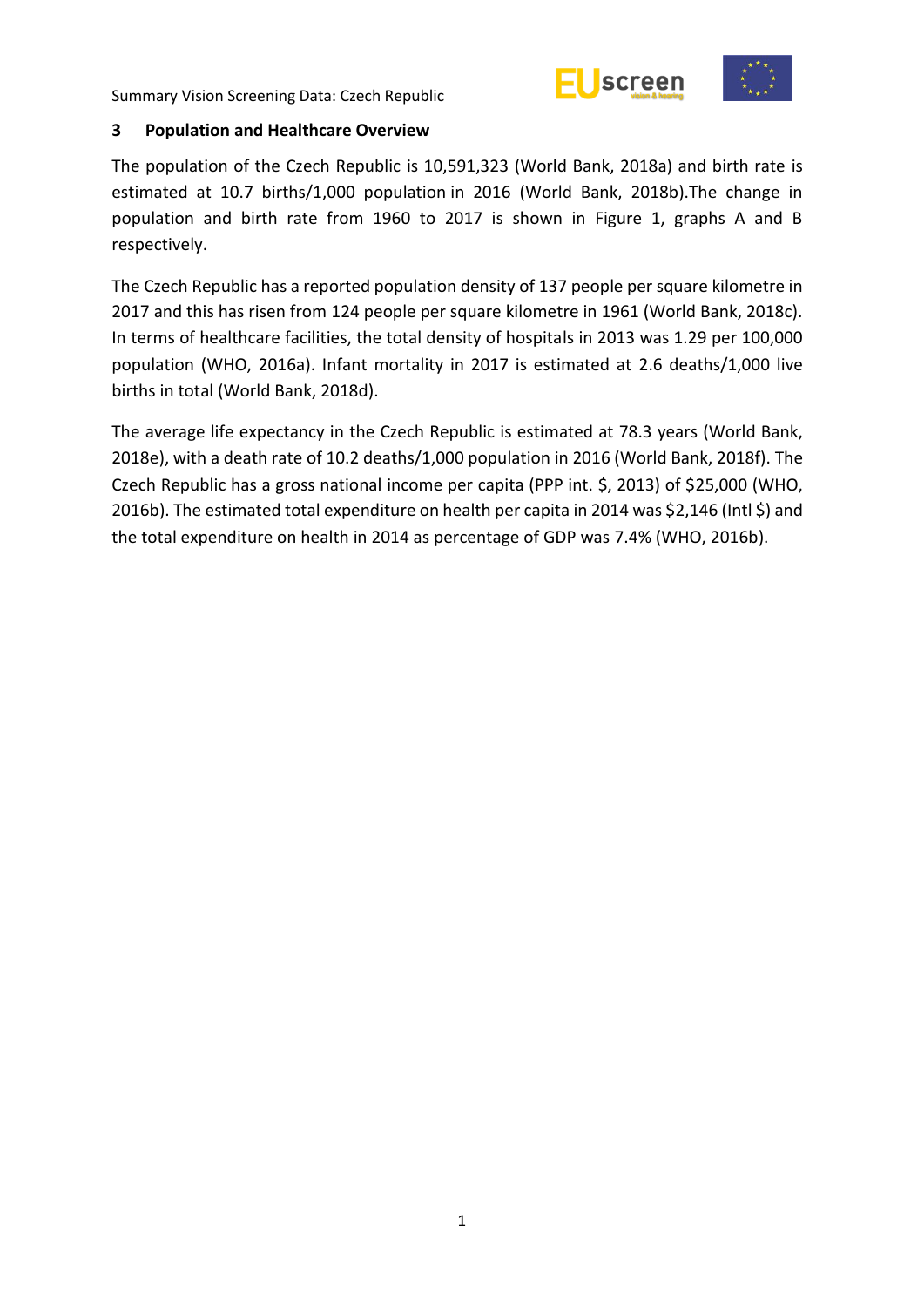

## *Figure 1: Change in the Total Population and Birth Rate in the Czech Republic between 1960 and 2017*



*Source: Information sourced from World Bank (2018)*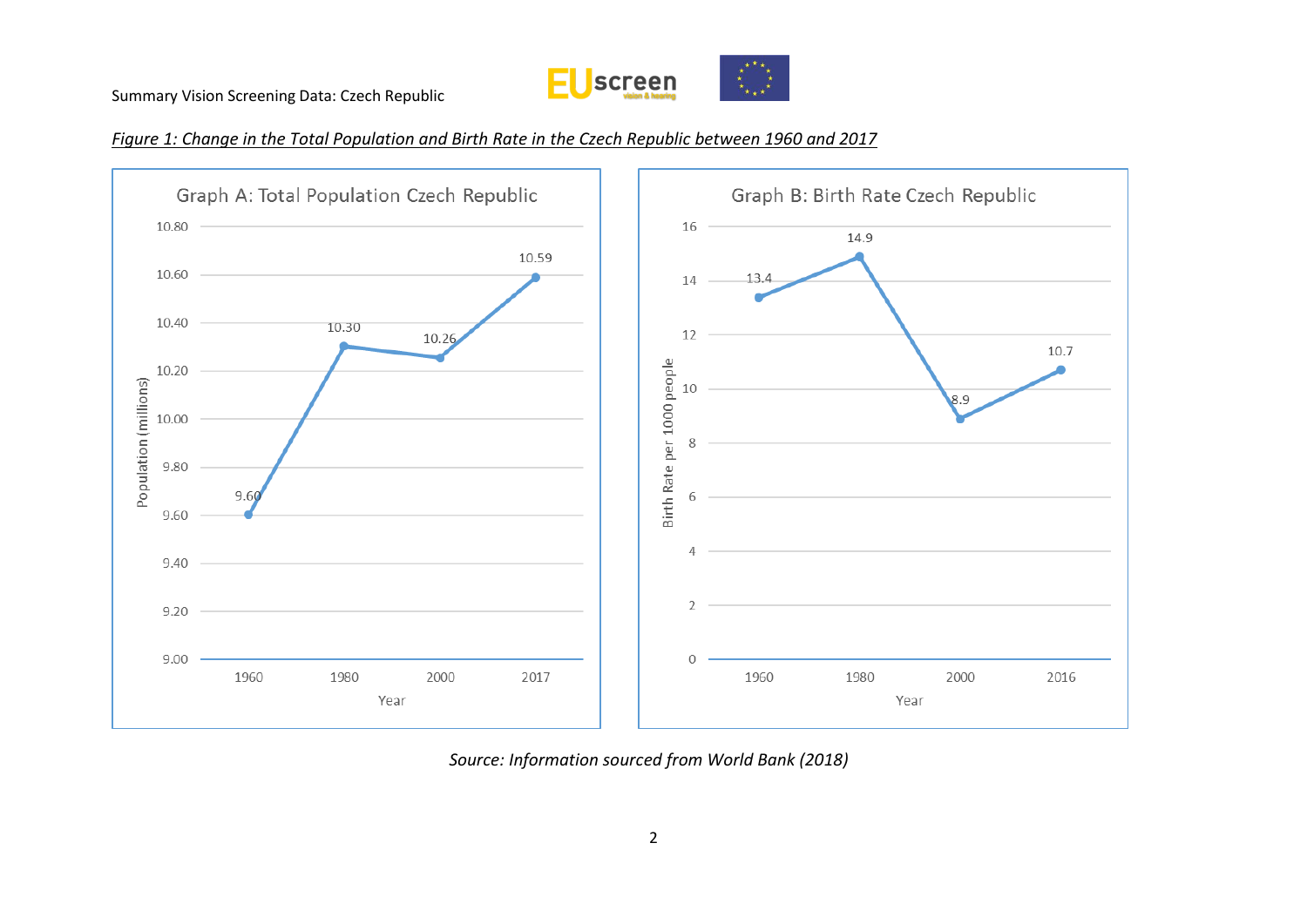



#### <span id="page-8-0"></span>**4 Vision Screening Commissioning and Guidance**

In the Czech Republic, vision screening is organised nationally with no differences between regions. Vision screening is funded by compulsory national health insurance which is embedded into a general preventative child healthcare screening system. The content of the vision screening programme is decided upon by the Ministry of Health and screening vision began several decades ago. In 2005, congenital cataract screening for newborns was introduced. There is no protocol for the timing of review of the programme, however when required, any changes are decided upon by the Ministry of Health and funded by the government.

Nurses have been identified as general professionals that do not currently screen in the Czech Republic but could do so with additional training. There is however currently no specific training to perform vision screening, it relies upon training during general study for paediatric general practitioners (GP).

There are no methods for quality monitoring of vision screening imposed by the government, and there has been only degree level research investigating the vision screening programme. There have been no cost-effectiveness or clinical-effectiveness studies of the vision screening programme.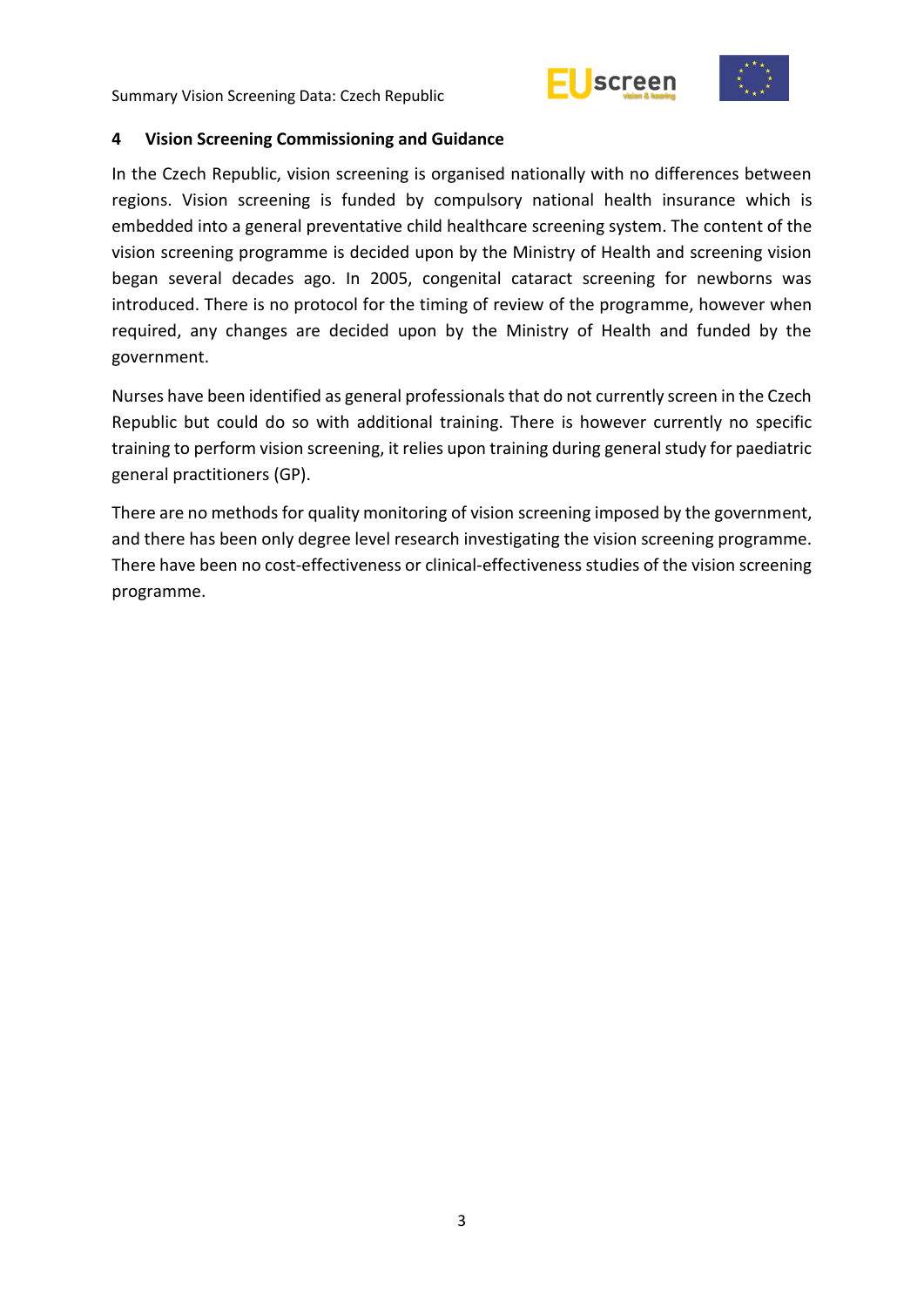



### <span id="page-9-0"></span>**5 Screening programme**

The target conditions screened for by vision screening are congenital cataract and reduced visual acuity. There is no protocol for vision screening available. The health care professionals delivering vision screening, venue for screening and tests used vary depending on the age of the child. Specific details of the screening offered within each age group are described more fully in sections 5.1 to 5.4 below.

# <span id="page-9-1"></span>*5.1 Vision screening - Preterm babies*

Preterm babies are screened by either a paediatrician or an ophthalmologist in a hospital. A retinal examination is performed from 31st to 33rd gestational week or 4th-6th postnatal week, whichever term comes earlier. Subsequently, babies are screened at 2-week intervals, if there are signs of retinopathy of prematurity (ROP) the interval is shorter (1 week). If there are no signs of ROP, screening for ROP finishes at the age of 36th gestational week. The tests conducted at this age include eye inspection, fixation, red reflex testing, eye motility and retinal examination (ophthalmologist only). Referral is necessary if there is evidence of ROP, strabismus, loss of fixation, other congenital ocular abnormality or at the parents' request.

# <span id="page-9-2"></span>*5.2 Vision screening - Birth to 3 months*

Well, healthy babies up to the age of 3 months are screened four times by a paediatrician or a nurse in either a hospital or a private clinic. The tests conducted at this age include eye inspection, fixation, red reflex testing and eye motility. Newborns are tested with eye inspection and red reflex at 2 days after release from hospital and with eye inspection, fixation and eye motility at 2 weeks, 6 weeks and 3 months. If a red reflex is not visible, babies are referred to an ophthalmologist.

For other tests, no guidelines are available with regards to referral criteria, therefore, it is at the discretion of the examiner. There are no guidelines concerning the number of inconclusive tests that necessitate referral for further diagnostic examination, this also is at the discretion of the examiner.

## <span id="page-9-3"></span>*5.3 Vision screening - 3 months to 36 months*

Children aged 3 to 36 months are screened by a paediatrician or nurse at the paediatrician's office. The tests conducted in this age group include eye inspection, fixation and eye motility. Automated screening with PlusOptix is sometimes available, but not obligatory. Eye inspection and motility are checked at the age of 4-5 months, 6 months, 8 months, 10-11 months, 12 months, and 18 months. Fixation is checked at the age of 4-5 months, 8 months, 12 months, and 18 months. There are no guidelines on how many abnormal or inconclusive screening results necessitate referral for further diagnostic examination, this is at the examiner's discretion.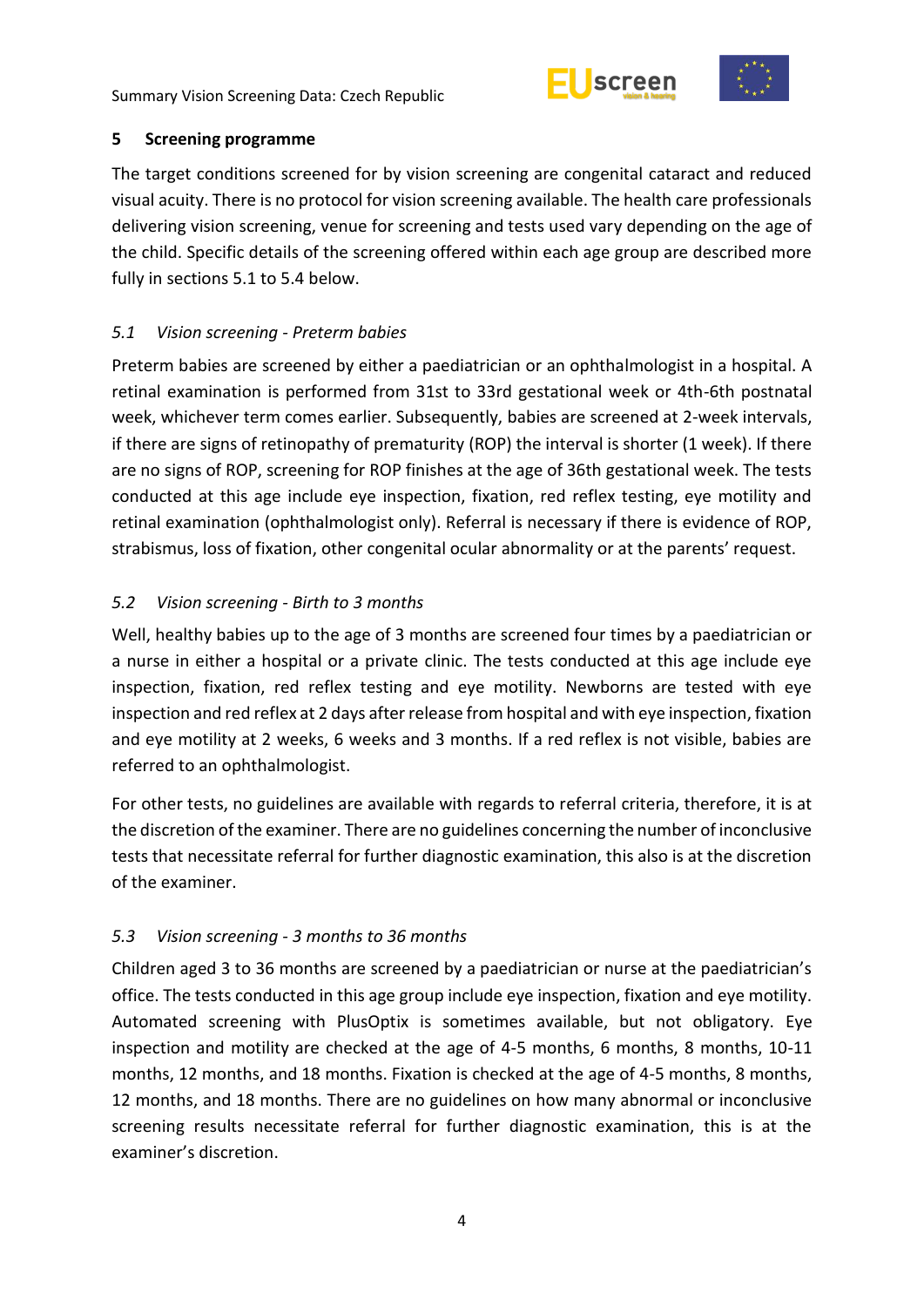



## <span id="page-10-0"></span>*5.4 Vision screening - 36 months to 7 years*

Children aged 36 months up to 7 years are screened by a paediatrician or a nurse at the office of the paediatrician. The tests conducted at this age include eye inspection, eye motility, visual acuity (VA) measurement, colour vision (Broschmann Dieter, Kuchenbecker Jörn) and automated screening (PlusOptix). Eye inspection, eye motility and VA are tested at the age of 5 and 7 years, knowledge of colours is tested at the age of 5 years, colour vision is tested at the age of 7 years. VA is measured for the first time at 3 years of age. It is measured a second time at 5 years of age and then again at the ages of 7, 11, 13, 15, 17 and 19 years. The optotype charts used include Lea Symbols, HOTV and Tumbling E (Pflüger). There is no standardisation concerning whether these charts are logMAR, linear crowded tests or uncrowded. However, typically a linear crowded, with a testing range from  $0.1 - 1.0$  (decimal) is used. The examiner decides which test to use and therefore there is no categorical difference between which chart is used at which age. There are no specific guidelines concerning the referral criteria, however in general:

- Worse than 0.5 decimal (0.3 logMAR, 6/12 Snellen) at 3 years
- Worse than 0.63 decimal) (0.2 logMAR, 6/9.5 Snellen) at 5 years
- Worse than 0.8 decimal (0.1 logMAR, 6/7.5 Snellen) at 7 years and older (
- Difference between eyes or signs of strabismus at any age

There are no guidelines on how many abnormal or inconclusive screening results necessitate referral for further diagnostic examination, this is at the examiner's discretion.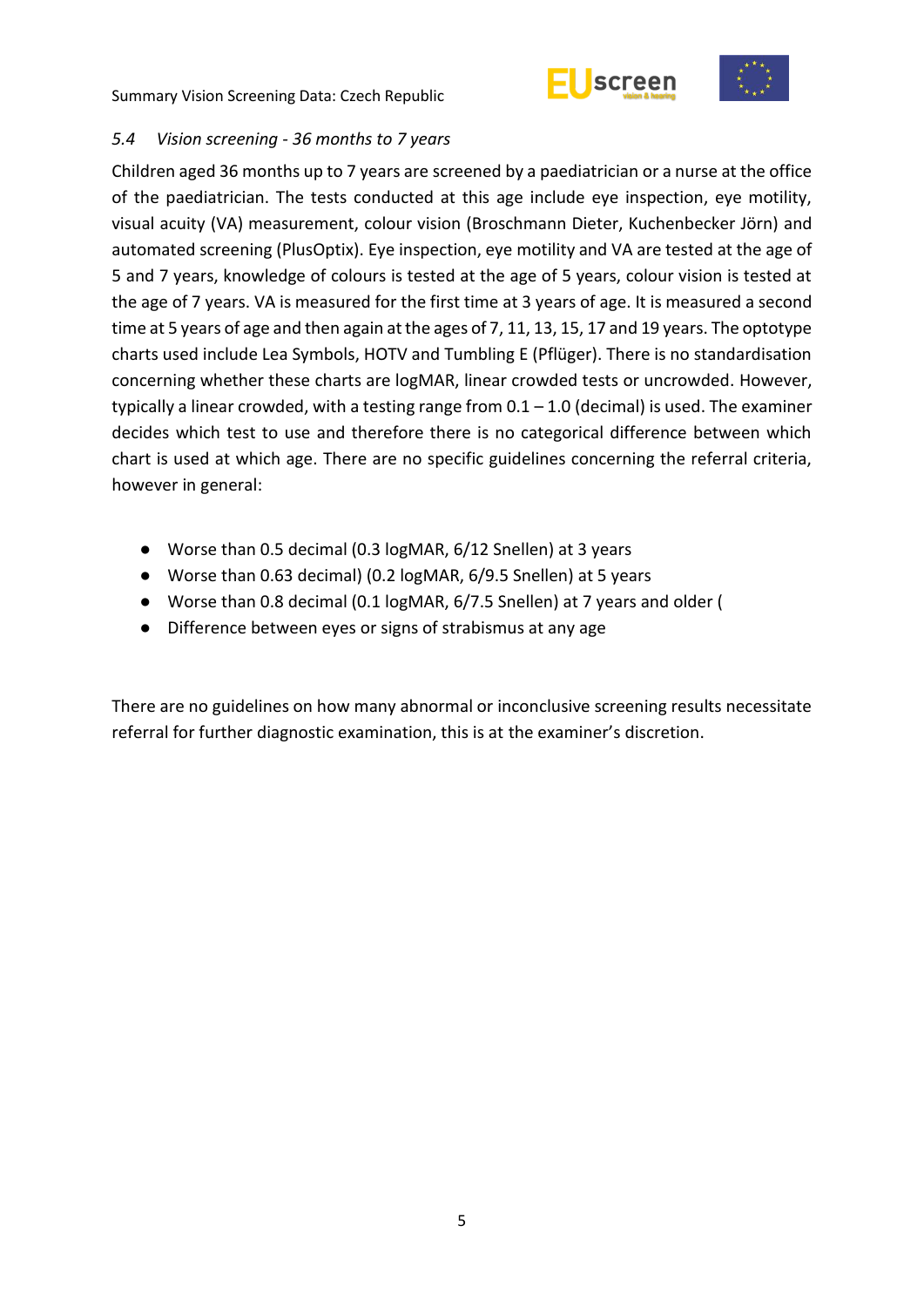

**Table 1:** Healthcare professionals who conduct vision screening in each age group

| Table 1        | Paediatrician | Ophthalmologist | <b>Nurse</b>   |
|----------------|---------------|-----------------|----------------|
| Preterm babies | $\checkmark$  | $\checkmark$    | $\pmb{\times}$ |
| 0 to 3 months  | $\checkmark$  | $\pmb{\times}$  | ✓              |
| 3 to 36 months | $\checkmark$  | $\pmb{\times}$  | ✓              |
| 3 to 7 years   | $\checkmark$  | $\pmb{\times}$  | ✓              |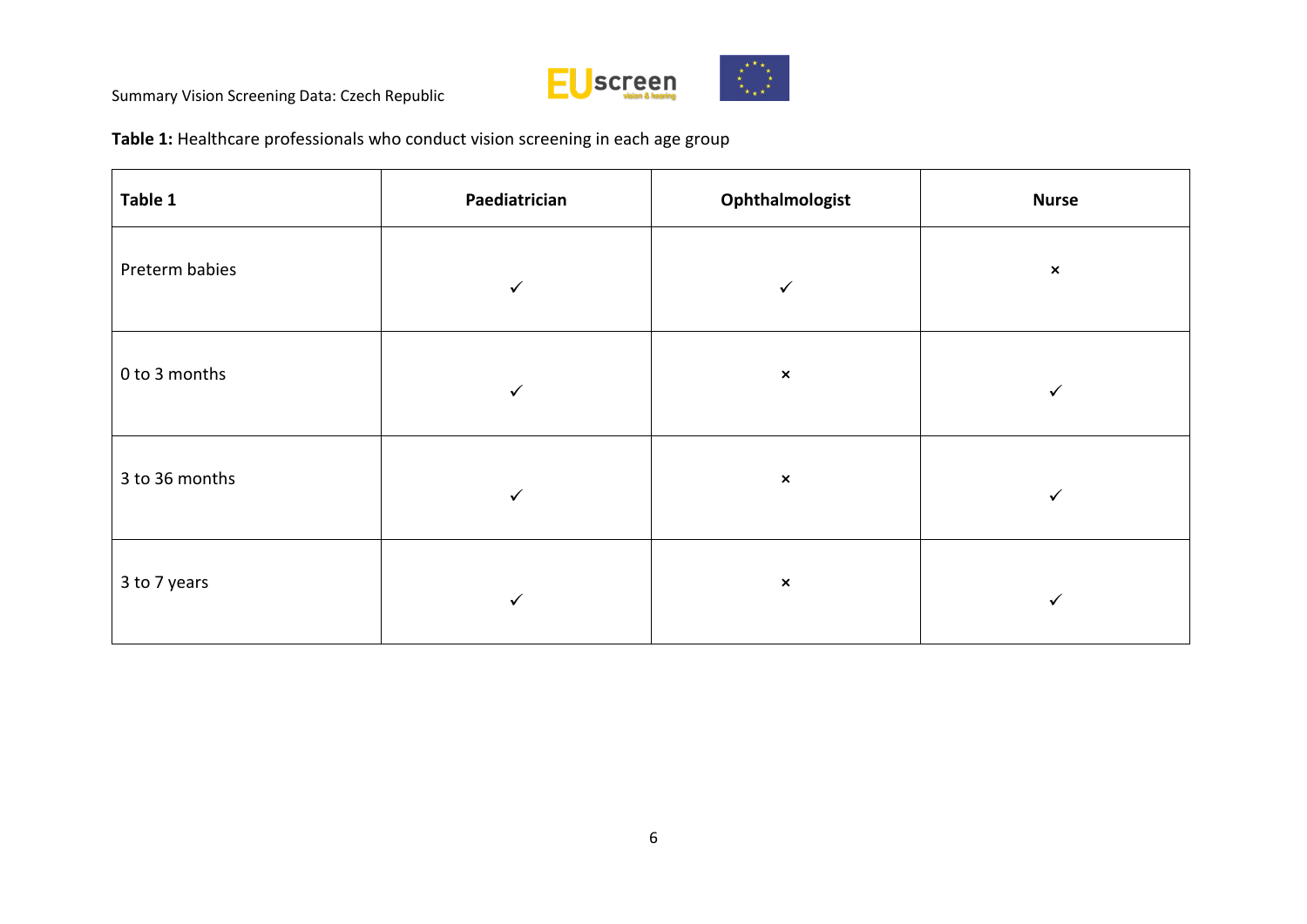

**Table 2:** Vision screening tests used in vision screening for each age group

| Table 2        | Eye<br>inspection | <b>Red reflex</b><br>testing | <b>Fixation</b> | Eye motility | Retinal<br>examination | <b>Visual acuity</b> | Colour<br><b>Vision</b> | Automated<br>screening |
|----------------|-------------------|------------------------------|-----------------|--------------|------------------------|----------------------|-------------------------|------------------------|
| Preterm babies | $\checkmark$      | $\checkmark$                 | $\checkmark$    | $\checkmark$ | $\checkmark$           | $\pmb{\times}$       | $\pmb{\times}$          | $\pmb{\times}$         |
| 0 to 3 months  | $\checkmark$      | $\checkmark$                 | $\checkmark$    | $\checkmark$ | $\pmb{\times}$         | $\pmb{\times}$       | $\pmb{\times}$          | $\pmb{\times}$         |
| 3 to 36 months | $\checkmark$      | $\pmb{\times}$               | $\checkmark$    | $\checkmark$ | $\pmb{\times}$         | $\pmb{\times}$       | $\pmb{\times}$          | $\checkmark$           |
| 3 to 7 years   | $\checkmark$      | $\pmb{\times}$               | $\pmb{\times}$  | $\checkmark$ | $\pmb{\times}$         | $\checkmark$         | $\checkmark$            | $\checkmark$           |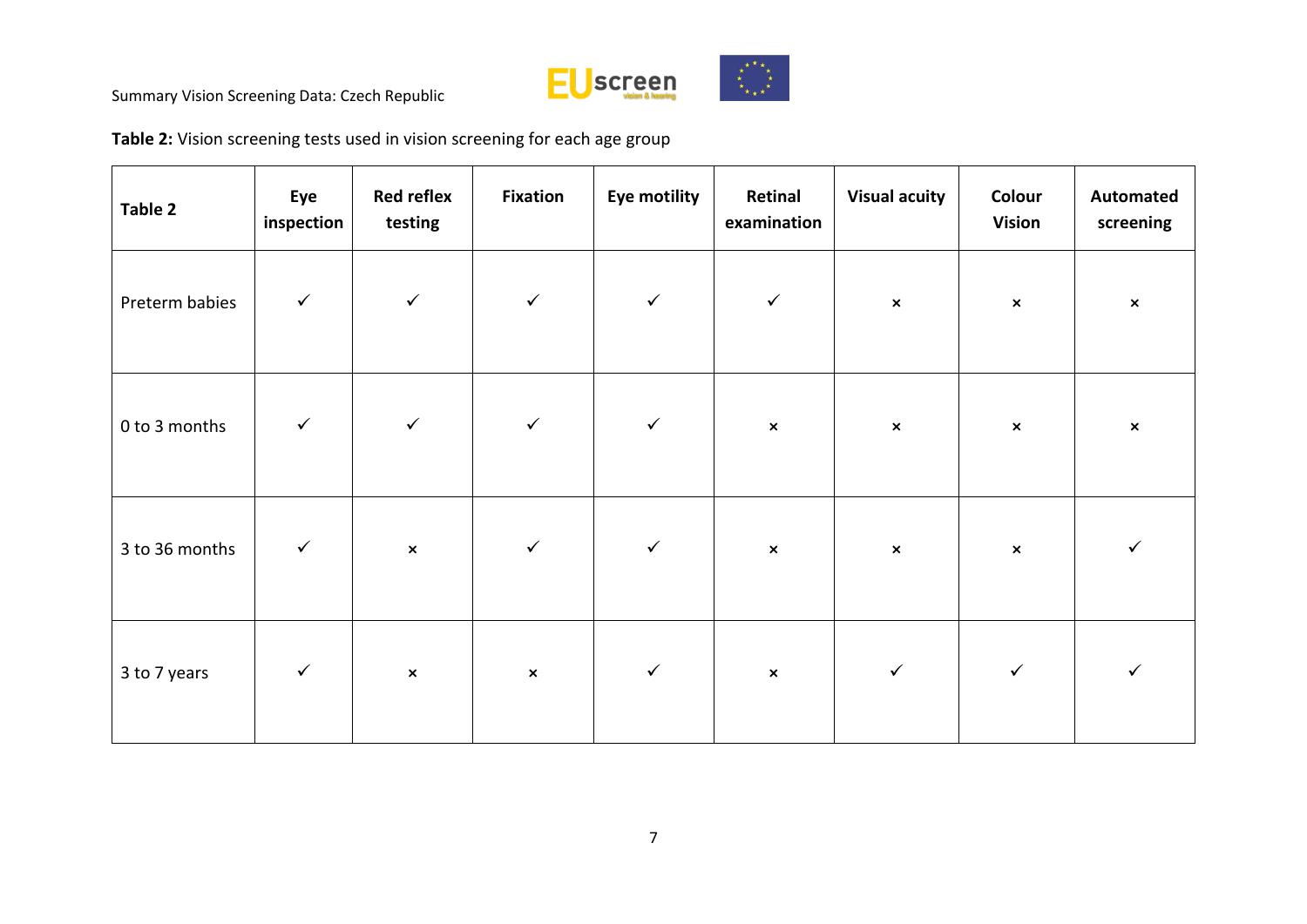

**Table 3:** Location of vision screening for each age group

| Table 3        | Hospital       | Paediatrician office | <b>Private Clinic</b> |  |
|----------------|----------------|----------------------|-----------------------|--|
| Preterm babies | $\checkmark$   | $\pmb{\times}$       | $\pmb{\times}$        |  |
| 0 to 3 months  | $\checkmark$   | $\pmb{\times}$       | ✓                     |  |
| 3 to 36 months | $\pmb{\times}$ | $\checkmark$         | $\pmb{\times}$        |  |
| 3 to 7 years   | $\pmb{\times}$ | $\checkmark$         | $\pmb{\times}$        |  |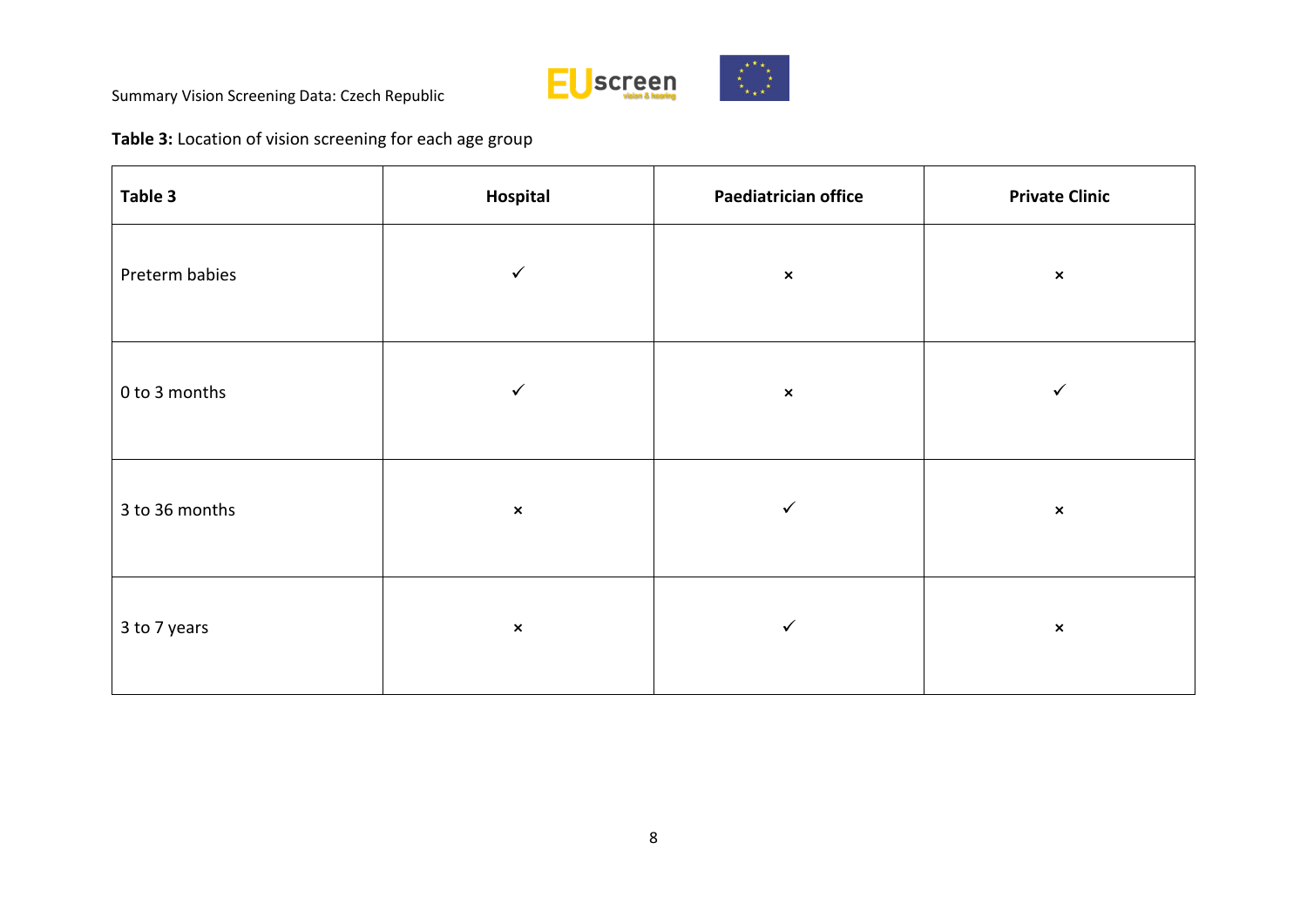



#### <span id="page-14-0"></span>**6 Automated Screening**

Automated vision screening is achieved using handheld, portable devices designed to detect presence of refractive error from 6 months of age. It provides objective results and is used to detect amblyopic risk factors. This differs from other methods used to screen children for amblyopia which focus on detection of the actual condition and the resulting visual loss.

In the Czech Republic, PlusOptix is used. Paediatricians and ophthalmologists can hire the machines for approximately 3300 Czech Crowns (128.14 Euros\*) per year. The paediatrician or ophthalmologist can buy the device for 8,400 Czech Crowns (326.21 Euros\*). There are about 130 PlusOptix devices provided in the Czech Republic. The exact number of children screened using this device is not known, but it is estimated at 26,000 children per year. Paediatricians usually perform this in children at 6 months, 1.5 years and 3 years of age' however, there are also private screening programmes in kindergartens, where the age of tested children is between 5-6 years. It is stand-alone test, however depending on the location of screening, it can be conducted in collaboration with other tests; for example, paediatricians also perform VA tests, ophthalmologists can measure refraction with objective methods. It is usually offered to all children.

| Age<br>(months) | Anisometropia<br>(Dioptres) | Astigmatism<br>(Dioptres) | <b>Myopia</b><br>(Dioptres) | <b>Hyperopia</b><br>(Dioptres) | Anisocoria<br>(mm) |
|-----------------|-----------------------------|---------------------------|-----------------------------|--------------------------------|--------------------|
|                 |                             |                           |                             |                                |                    |
| $6 - 12$        | 2.00                        | 2.50                      | 2.00                        | 4.00                           | 1.50               |
| $12 - 36$       | 1.50                        | 1.50                      | 2.00                        | 3.00                           | 1.50               |
| 36-72           | 1.50                        | 1.00                      | 1.00                        | 2.50                           | 1.50               |
| 72-240          | 1.00                        | 1.00                      | 1.00                        | 2.00                           | 1.50               |

Referral criteria are as follows:

Referral in children who pass the VA test but fail on PlusOptix is at the discretion of the examiner. If a paediatrician conducts the testing, children are usually referred to ophthalmologist if they fail the PlusOptix and pass the VA test. There is no comparative data between regions who do use and do not use PlusOptix, or on the outcomes of screening by visual acuity/PlusOptix because there are no areas of the Czech Republic that do not use PlusOptix.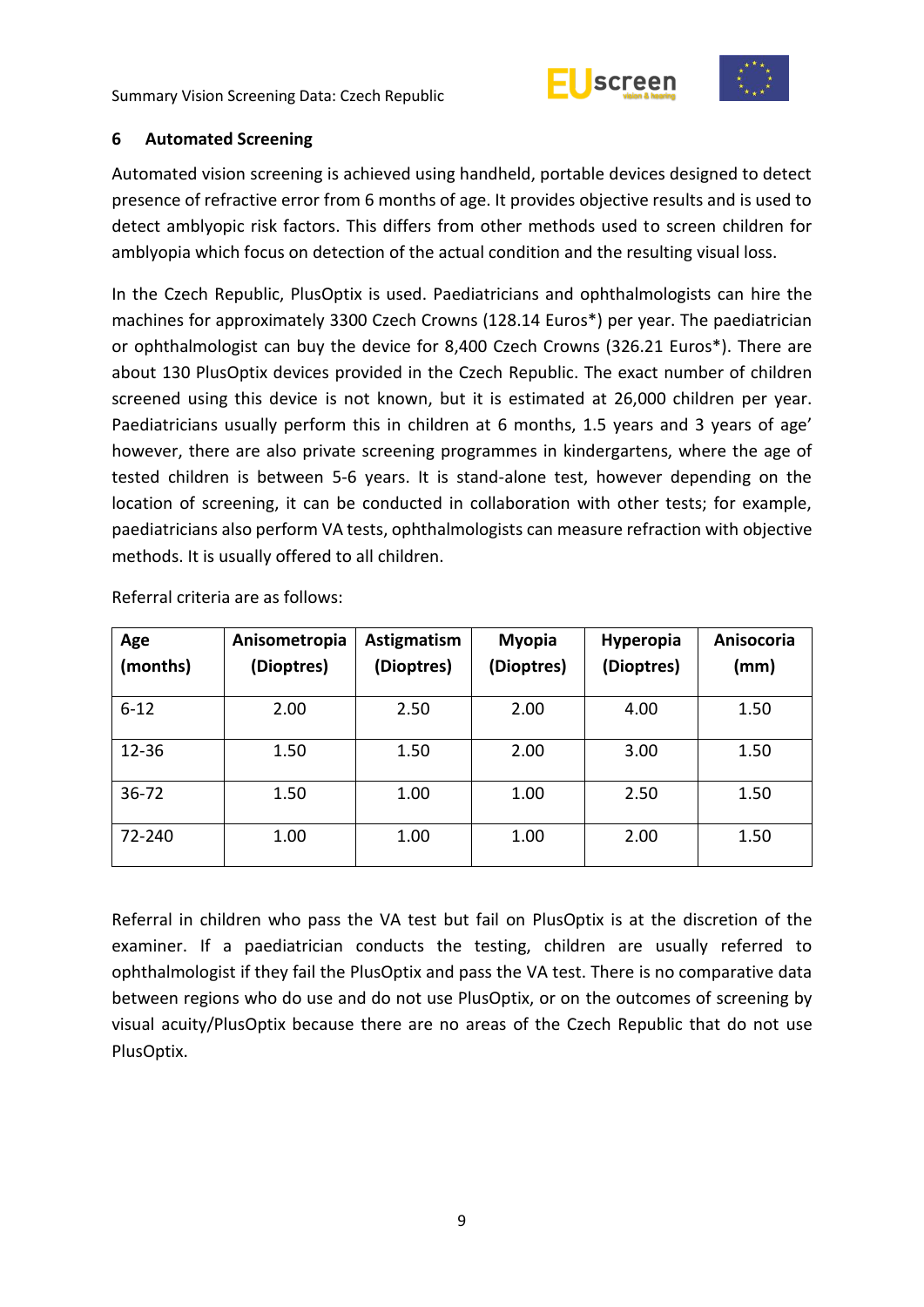



# <span id="page-15-0"></span>**7 Provision for Visually Impaired**

In the Czech Republic, there are 9 state schools (650 children attend) and 7 grammar schools (400 children attend) for blind or severely visually impaired children. However, many children are integrated into regular mainstream schools with the help of personal assistants. The costs per child for these schools is not known. There is special support for visually impaired children who attend regular primary school; the ophthalmologist can prescribe special tools, including:

- Magnifying newspapers, books and websites on computers
- Technology that magnifies documents using phone and tablet software (Enlarge on the Go)
- Technology that reads documents and books for the individual
- Braille
- Methods of simplifying computer work
- Talking phones

\*Currency conversion as of 28/12/2018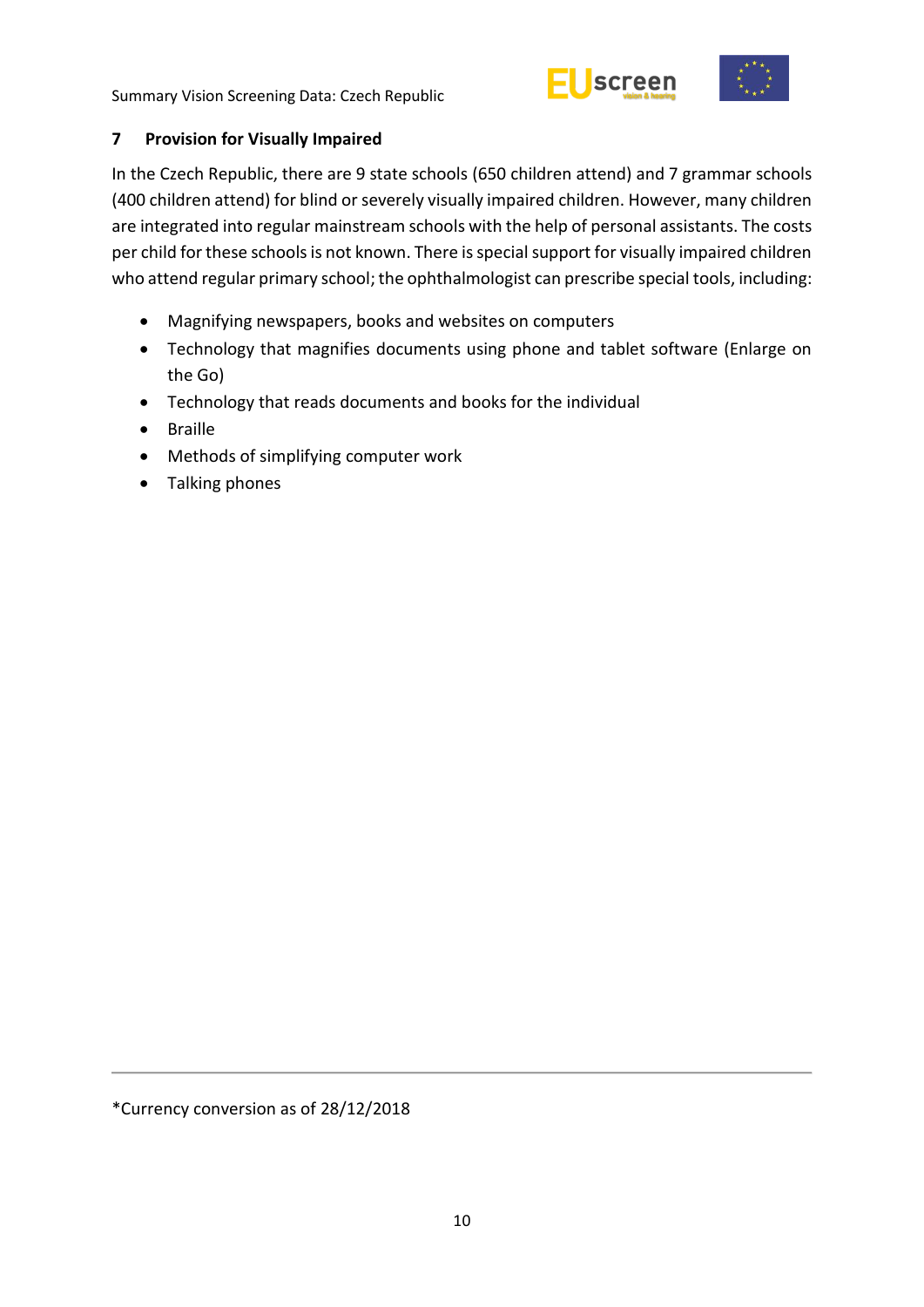



#### <span id="page-16-0"></span>**8 Knowledge of existing screening programme**

## <span id="page-16-1"></span>*8.1 Prevalence/Diagnosis*

The prevalence of treated or untreated amblyopia at the age of 7 years is estimated at 2.5%, and the prevalence of persistent amblyopia at the age of 7 years is estimated at 2% (Varadyová, 2007), but there is no accurate statistical data available for these measures. In 2015, the prevalence of strabismus was detailed by the Institute of Health Information and Statistic of the Czech Republic as 770/100,000 people ("Oftalmologie | ÚZIS ČR", 2018) i.e. 0.77%. However, the classification of type of strabismus is not available and the reporting physicians only report the presence of diagnosis of strabismus, there is no information provided about age. There is no further data available.

## <span id="page-16-2"></span>*8.2 Coverage*

It is estimated that 100% of children are invited for vision screening, this is conducted by the general practitioner (GP) through different sources including letters. The coverage and attendance of all vision screening, including visual acuity measurements is estimated at almost 100%.

#### <span id="page-16-3"></span>*8.3 Screening evaluation*

The percentage of false negative and false positive results is not available. The positive predictive value, sensitivity and specificity of vision screening are also not available.

#### <span id="page-16-4"></span>*8.4 Treatment success*

Following screening referral before the age of 7 years, the percentage of children treated for strabismus is not known. There is no further data available. The percentage of compliance with referral, after an abnormal screening test result is estimated at 90%. However, these is no registration or documentation of noncompliance with referral after an abnormal screening test result. It is not known how many patients are treated for congenital cataract, amblyopia and strabismus each year.

Ophthalmologists are the only professionals that prescribe glasses for children under the age of 7 years. Other treatment options include patching, cataract surgery, strabismus surgery, ptosis surgery, glaucoma surgery and retinoblastoma treatment. All eligible children are offered treatment.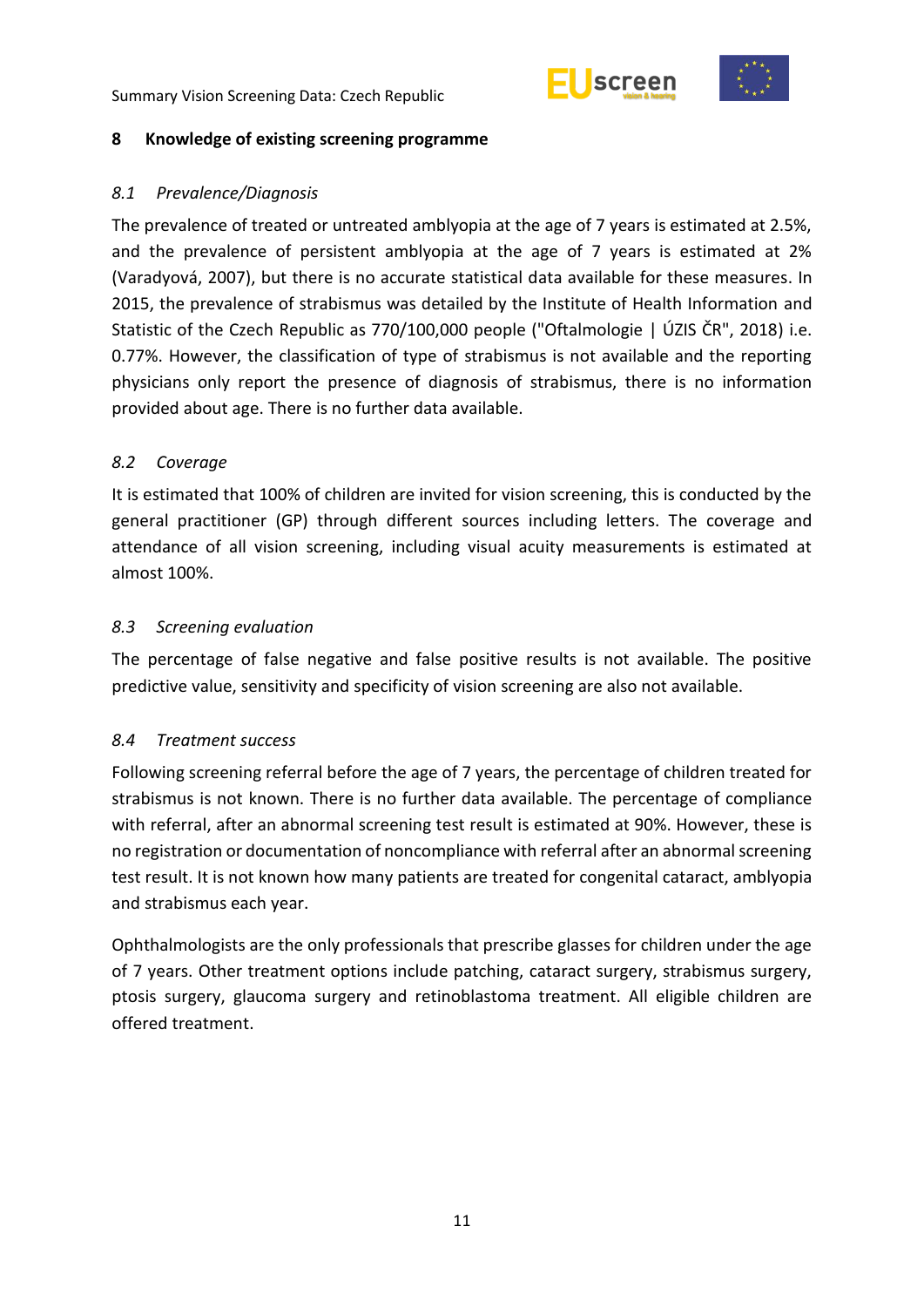



### <span id="page-17-0"></span>**9 Costs of vision screening in children**

## <span id="page-17-1"></span>*9.1 Cost of vision screening*

The salary costs (range) per year for vision screening professional is not available. The salary costs (range) per hour for vision screening professionals is estimated at 10-20 Euros. It is estimated that it costs approximately 20,000 Euros to train vision screening professionals between leaving secondary education and qualification. The total screening costs per year for vision screening is not available. Screening of visual functions is part of general follow-ups.

## <span id="page-17-2"></span>*9.2 Cost of treatment for amblyopia*

The estimated costs for treatment of typical patients with refractive and strabismic amblyopia, including follow-up are:

- Visit to ophthalmologist: 20 Euros
- Visit to orthoptist: long visit 13 Euro, short visit 6 Euros
- 1 session of active stimulation (consists of CAM vision stimulation, troposcope and stereoscope training, cheiroscope training and specialised computer programme for details recognition): 10 Euros
- Patches: 15 Euros/3 months
- Glasses: 40 Euros amount that can be claimed for from insurance.
- Extra money possible only for glasses and patches.
- Number of visits depends on age and disease type, usually per year = ophthalmologist twice, long orthoptic visit twice, 20 sessions of stimulation, glasses = 306 Euros per year.

## <span id="page-17-3"></span>*9.3 Cost of Treatment for strabismus*

The estimated costs for strabismus surgery including follow up are:

- Surgery: 100 Euros
- Visit to orthoptist: long visit 13 Euros, short visit 6 Euros (once or twice a year)
- Visit to ophthalmologist: 20 Euros (at the beginning usually in 1 week, 3 months, 6 months)
- 1 session of active stimulation: 10 Euros (max 20 lectures a year)
- Patches: 15 Euros/3 months
- Glasses: 40 Euros

## <span id="page-17-4"></span>*9.4 Cost of treatment for cataract*

The estimated costs for congenital cataract surgery including follow up of deprivation amblyopia are:

● Surgery: 550 Euros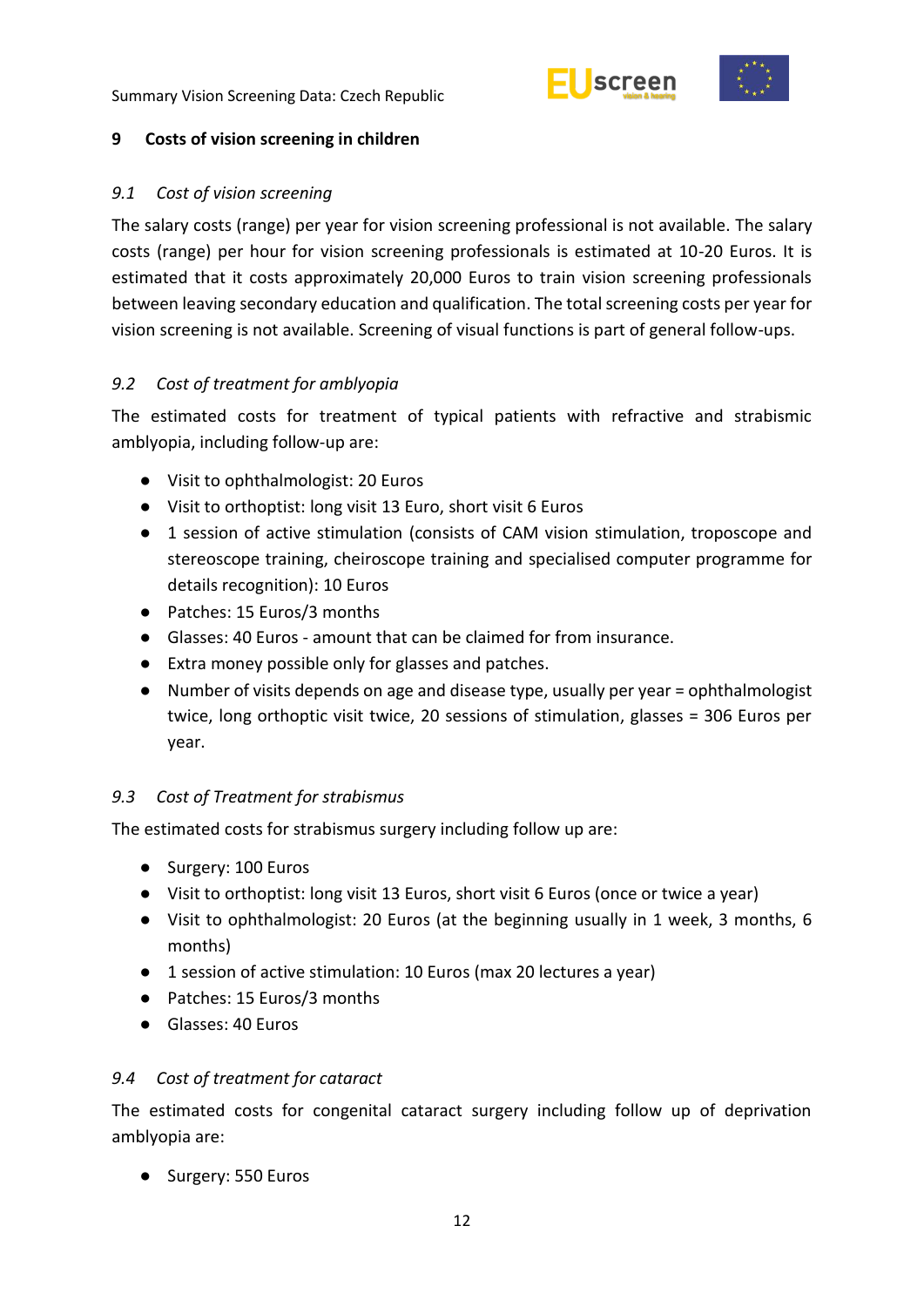



- Check-up under general anaesthetic (at the beginning every 3 months, then every 6 months until 3-4 years): 100 Euros
- Visit to orthoptist: long visit 13 Euros, short visit 6 Euros (once or twice a year)
- Visit to ophthalmologist: 20 Euros (at the beginning every 2-3 weeks, then every 2-3 months, then every 6 months and once a year in preschool age)
- 1 session of active stimulation: 10 Euros (max 20 lectures a year)
- Patches: 15 Euros/3 months
- Glasses: 40 Euros